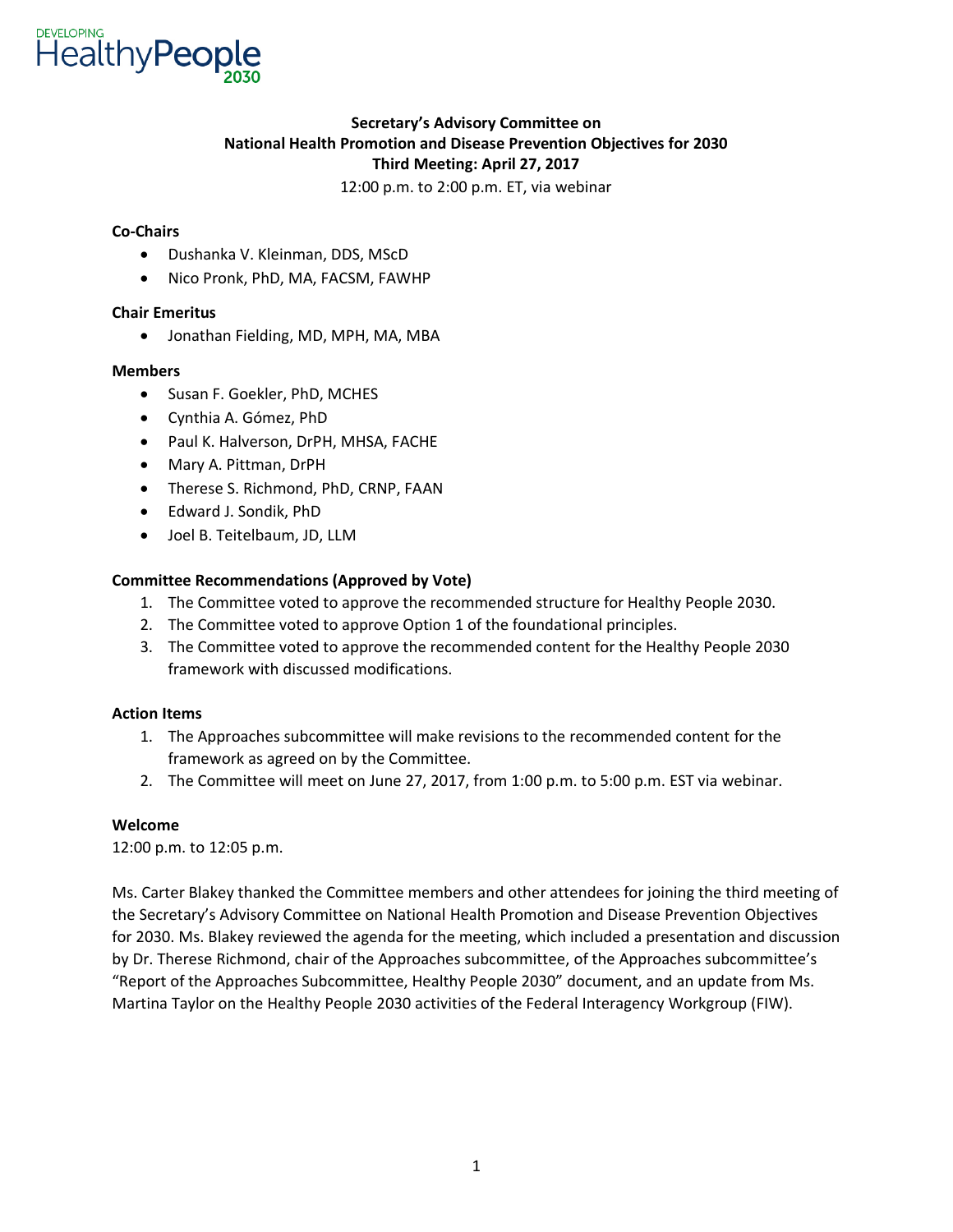

#### **Goals for the Meeting**

12:05 p.m. to 12:10 p.m.

 content of the framework. When the Committee reaches consensus, the recommendations will be sent Dr. Nico Pronk provided an overview of the goals for the meeting. After the presentation of the Approaches subcommittee report, the Committee will discuss the document in detail, including recommendations for alternative language or revisions, in an effort to reach consensus. After discussion, Dr. Dushanka V. Kleinman will present 3 motions for approval: 1) to approve the overall structure of the framework; 2) to approve Option 1 or Option 2 of the foundational principles; and 3) to approve the to HHS Secretary Dr. Thomas Price.

#### **Approaches Subcommittee Recommendations**

12:10 p.m. to 12:25 p.m.

Dr. Richmond introduced the members of the Approaches subcommittee, which includes Dr. Susan Goekler, Dr. Cynthia Gómez, Dr. Edward Sondik, Mr. Joel Teitelbaum, Dr. Pronk, and Dr. Kleinman. She reminded the Committee that the Approaches subcommittee's charge is to: 1) think conceptually about potential approaches to be considered in creating a structure, and 2) to identify critical components to be incorporated into Healthy People 2030.

Dr. Richmond recalled the feedback provided from the Committee during the February 13, 2017 Committee meeting, which suggested that the Approaches subcommittee report use easily understandable action language as well as follow a simple, straightforward structure. Following the February 13, 2017 Committee meeting, the Approaches subcommittee worked to consider the Committee feedback and engaged a plain language expert. The Approaches subcommittee added the following new sections to their report:

- Background (Past and Present)
- Foundational Principles
- The Future

These additions were recommended in order to better meet Healthy People 2030's goal of communicating clearly to a diverse group of stakeholders.

The background (past and present) section situates Healthy People 2030 within the five-decade history of Healthy People and describes the initiative's major accomplishments; The foundational principles section explains the function and orientation of Healthy People 2030, and informs the work of the Committee and other subcommittees. This section also communicates to stakeholders the principles that underlie decision-making. The future section informs stakeholders about how and when progress towards Healthy People 2030 goals is assessed, and where information about such progress can be found.

Dr. Richmond discussed the proposed structure, which retains some of the Healthy People 2020 sections, including vision, mission, and overarching goals. The Approaches subcommittee decided to add a clarifying statement to each of these subheadings to increase user-friendliness and make explicit what each section seeks to accomplish. The proposed structure in its entirety is as follows: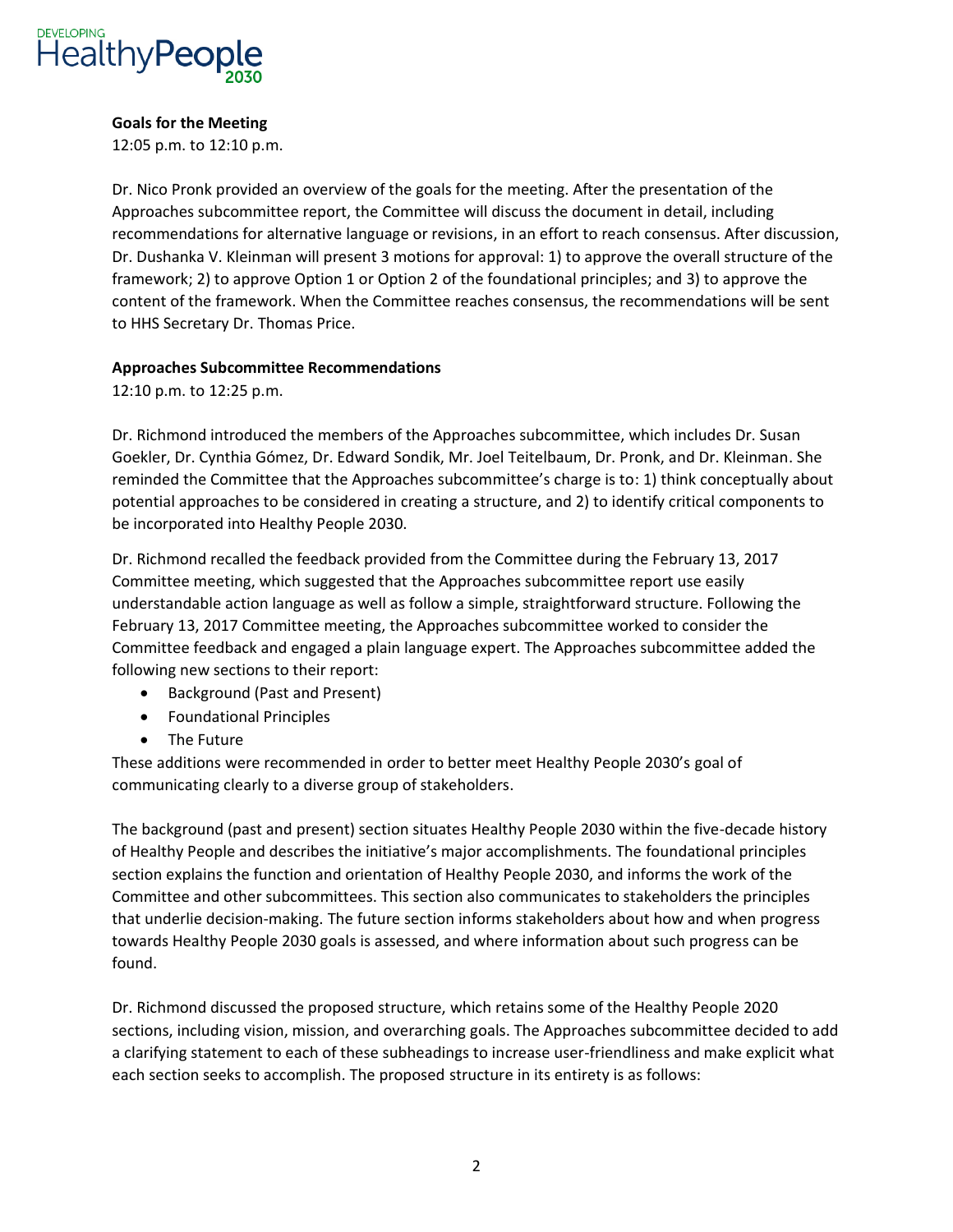

- Background (Past and Present) "History of the Healthy People initiative" and "What Healthy People contributes"
- Vision "Where we are headed"
- Mission "Why we are here"
- Foundational Principles "What guides our actions"
- Plan of Action "What we propose to do"
- Overarching Goals "What we plan to achieve"
- Objectives "How specific objectives are set"
- Stakeholders "Who will move Healthy People 2030 forward"
- The Future "How progress will be assessed"

Dr. Richmond then discussed the content of the report. The background section is a short preamble that situates the Healthy People initiative within a broader context by providing a concise overview of its past and linking that to the present initiative. This section will also provide a brief explanation of what the Healthy People initiative contributes and how it may be used. The final paragraph of the background section will highlight where significant progress has been made with the Healthy People initiative and acknowledge areas where progress is still needed, as well as situate the United States within a broader global context.

The Approaches subcommittee has drafted the following vision statement: "A society in which all people achieve and maintain optimal health and well-being across the lifespan." Dr. Richmond noted that 1 Committee member had previously questioned the use of the word "optimal" but added that the Approaches subcommittee continues to recommend the use of this word in the vision as people may not achieve complete health given hereditary or life-stage circumstances. This is a shift from the Healthy People 2020 vision, which is: "A society in which all people live long, healthy lives."

The proposed mission is "to promote and evaluate the Nation's efforts to improve the health and wellbeing of its people," which differs from the Healthy People 2020 mission in that it is a standalone sentence rather than a "Healthy People strives to:" stem with sub-bullets.

 The Approaches subcommittee proposed 2 options for the foundational principles with similar content but varying presentation. Option 1 reflects what the Approaches subcommittee originally proposed, while Option 2 seeks to streamline the principles and make them easier to follow. The Approaches subcommittee requested the Committee's feedback on Option 1 and 2 for the foundational principles.

The plan of action builds on the bullets that were previously listed in the mission, and the overarching goals are grounded in the Healthy People 2020 overarching goals. The overarching goal on engaging with stakeholders is new to Healthy People 2030, and both sections were adjusted for clarity and userfriendliness.

The objectives, stakeholders, and future sections will be voted on at a future Committee meeting. The objectives section has been sent to the Prioritization and Objective Selection Criteria subcommittee for review, and the stakeholders and future sections will be sent to the Stakeholder Engagement and Communications subcommittee.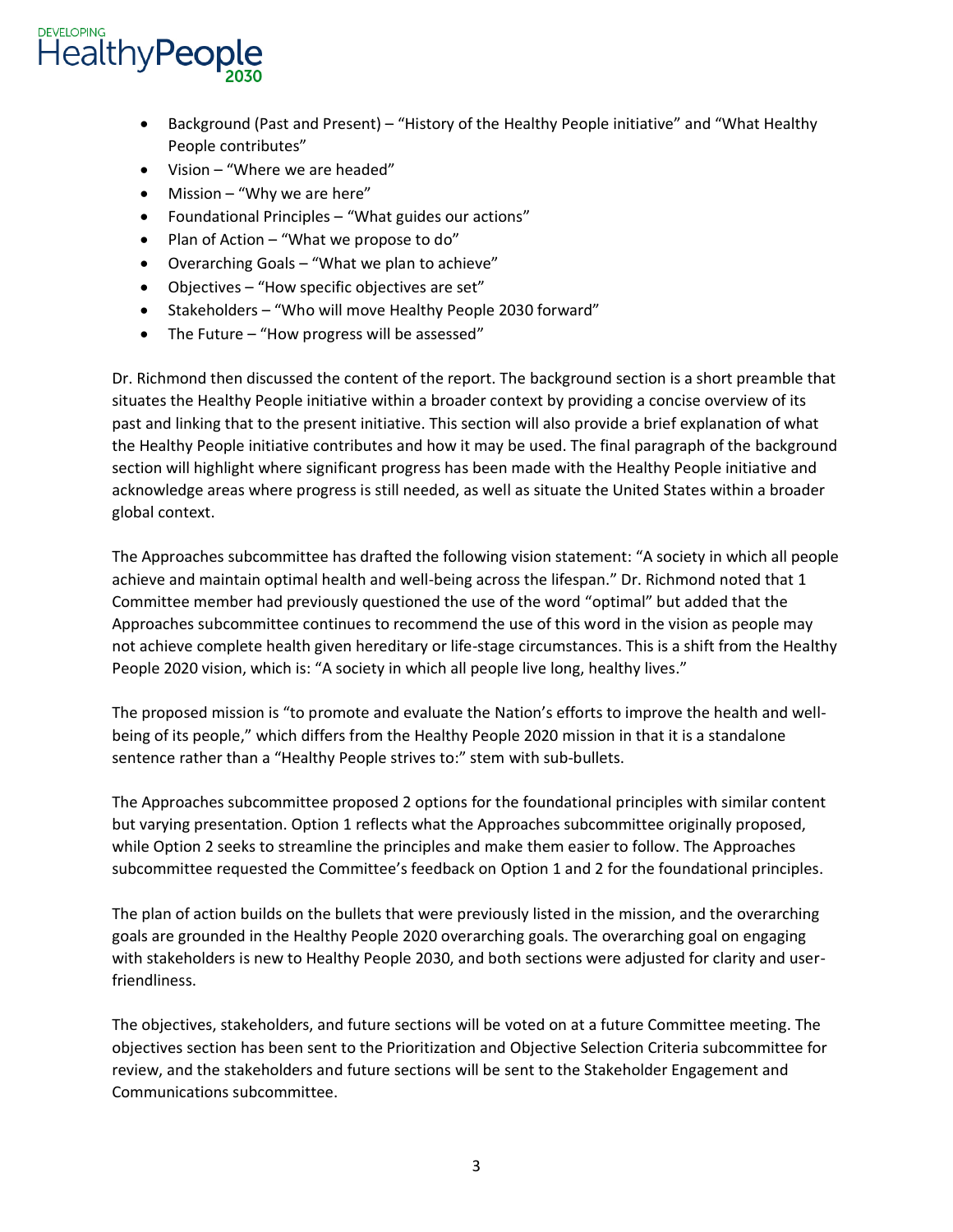

#### **Committee Discussion**

12:25 p.m. to 1:30 p.m.

Dr. Richmond facilitated Committee discussion about the Approaches subcommittee report and asked Committee members to share their feedback.

#### *Discussion of the recommended structure*

Dr. Mary Pittman commented that she liked the structure in that it achieves the goal of simplicity and clarity in the language; however, the idea that Healthy People is a tool for action was not as strong or clear within this framework. Dr. Goekler also noted she liked the structure said it was easy to visualize how it could be presented nicely in a web-based format.

Dr. Jonathan Fielding provided a number of comments related to the framework. First, he questioned whether there needed to be additional background about lessons learned from Healthy People 2020 and Healthy People 2010, although he noted it may be difficult to incorporate that into the proposed content for the framework. Dr. Richmond noted that the subcommittee had discussed how much detail to provide on lessons learned in the background section and did end up linking to the history of Healthy People, which may help address the need for context from prior iterations. If the Committee thinks that there should be additional content, they will also need to determine where to include it.

Dr. Fielding also raised a concern about the use of the word "optimal" throughout the framework (e.g., people achieve and maintain optimal health); He suggested using language such as "achieve full potential for health." Dr. Fielding had other specific comments on the language used, noting that: 1) Option 2 for the foundational principles is more plain-language friendly; 2) the term "health literacy" may not be intuitive for readers and could use further context; and 3) the framework does not address efficiency or trying to achieve the goals and objectives in the most efficient way in terms of health care costs.

No other Committee members offered questions or comments related to the structure. Dr. Richmond indicated the Committee would address Dr; Fielding's specific comments as they discussed the content of each section.

#### *Discussion of foundational principles*

Dr. Richmond noted that there were 2 options presented for the foundational principles and welcomed discussion on the 2 options.

Dr. Paul Halverson commented that although Option 2 is simpler, he was concerned it might raise a philosophical discussion and argument that the Committee may not want to address. He thought that the structure of Option 2 implies that individual health and well-being are a shared responsibility of all sectors, but he thought the focus should be on community health and the health of the population. The stem statement may work for some of the principles, such as the first principle, but he was concerned about the implication of the second principle.

Reflecting on Dr; Halverson's comments and further Committee discussion, the Committee agreed that they preferred Option 1. Dr. Pronk added that Option 1 is more representative of the Approaches subcommittee's deliberations;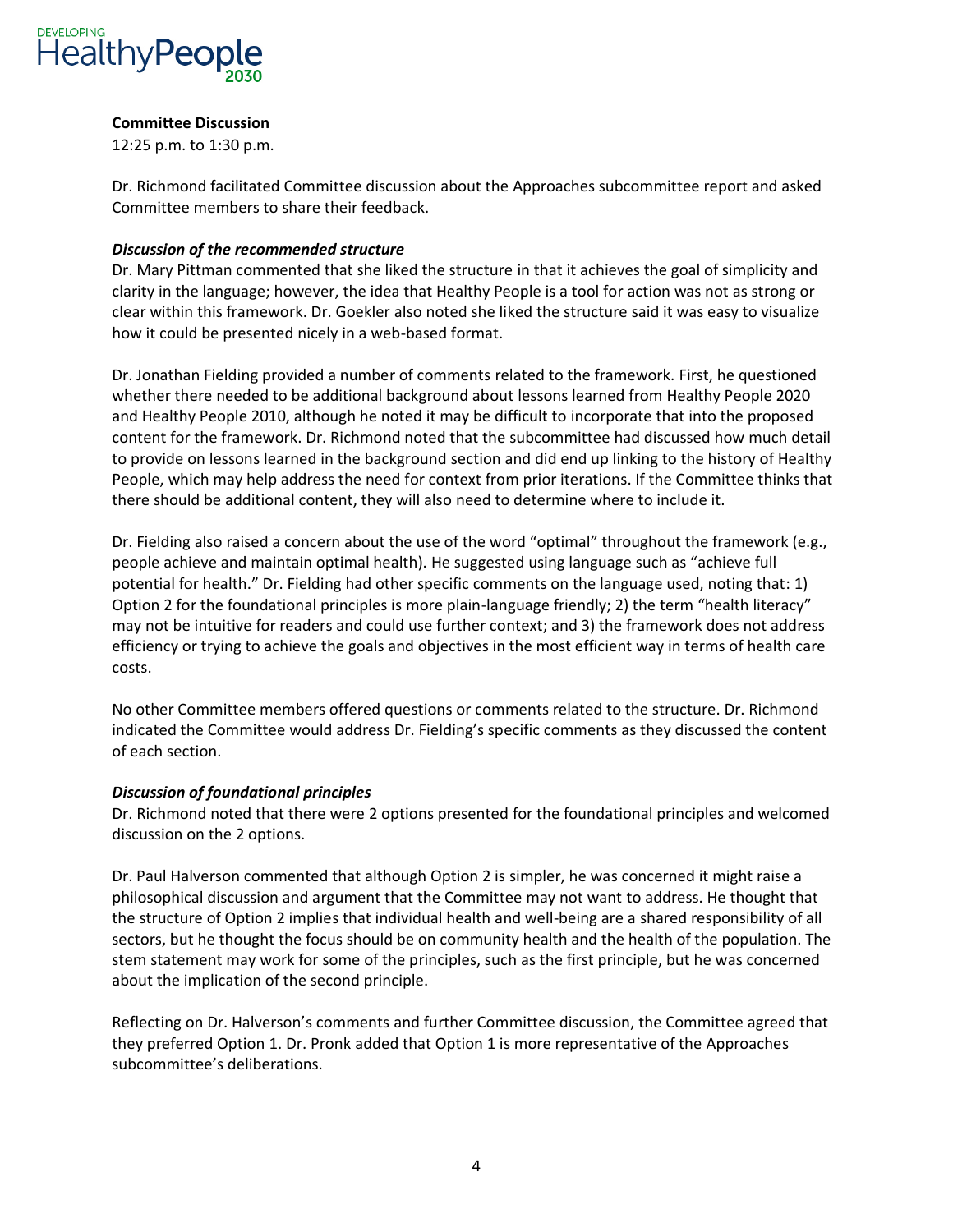**HealthyPeople** 

 Dr. Pittman suggested an addition to the second statement under Option 1 to say optimal levels of health and well-being *for all*. This makes the statement more inclusive. Mr. Teitelbaum noted that the second statement under Option 1 was missing the word "and" after "lower health care costs."

Dr. Sondik asked if health and well-being should be quantified, such as "good" or "high-level" health and well-being, since health could be good or poor. Otherwise, the statement just says that health and wellbeing in general are essential to a fully functioning equitable society, but doesn't indicate that it is optimal or high-level.

Dr. Richmond recalled Dr. Fielding's earlier comment about health literacy; Dr; Fielding agreed that health literacy is a topic to be addressed, but was concerned that the definition would not be clear. Dr. Kleinman suggested including a link and potentially some additional information in the introduction about the work that has been done around health literacy and the critical role it plays in communities, the health care delivery system, and for individuals. There could also be a link to the National Action Plan to Improve Health Literacy. Healthy literacy is essential to elevate health and well-being.

Dr; Pronk recalled Dr; Fielding's earlier comment on efficiency and suggested that it would be beneficial to include that concept in the foundational principles. Dr. Richmond agreed and asked the Committee if they supported the inclusion of this topic in the foundational principles with language to be developed after the meeting. No Committee members had concerns with this approach.

Dr. Richmond summarized the discussion, noting that the Committee preferred Option 1 with some modifications.

#### *Discussion of recommended content*

Dr. Fielding noted again the importance of referencing lessons learned in the framework and showing how Healthy People 2030 will build on previous iterations. Dr. Sondik agreed that it was important to mention lessons learned and suggested including a general statement acknowledging what has been learned in terms of approaches to set the stage in the framework. The Committee agreed with this approach and a modification will be made to address this suggestion.

 Dr. Pronk noted that the last sentence in the background section refers to achieving "maximum levels of health and well-being," the vision statement and foundational principles say "optimal health and wellbeing," and other references in the framework are not quantified. Given prior concerns with the word "optimal," he proposed considering alternative language and making it consistent throughout the framework.

Dr. Richmond suggested they consider revised language in the context of the proposed vision statement: "A society in which all people achieve and maintain optimal health and well-being across the lifespan;"

Dr. Pronk suggested a revision to: "A society in which all people achieve their full potential for health and well-being across the lifespan." Dr. Sondik supported this revision, recalling his earlier comment that health and well-being needs to be quantified in some way (e.g., optimal) throughout the document. He acknowledged that it is difficult to find a clear and precise word to quantify health and well-being, but he was supportive of Dr. Pronk's proposed revision;

There was some discussion among Committee members about whether the statement should read, "A society in which all people **can** achieve their full potential for health and well-being across the lifespan;"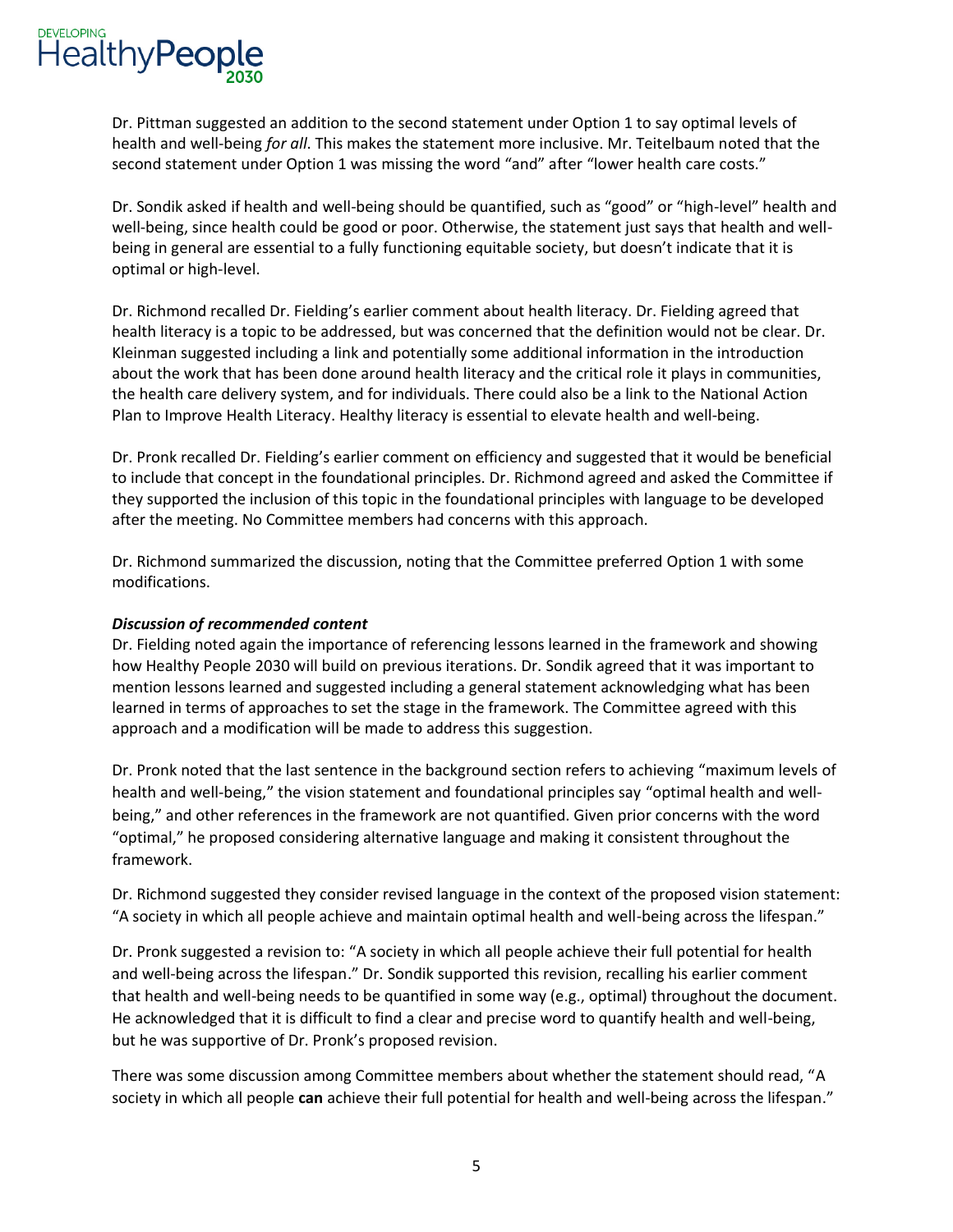

Dr. Kleinman noted this addition provides some societal context. However, after further discussion the Committee agreed that "can" was a bit of a "weasel word" and that the statement was stronger without the addition.

The Committee agreed to revise the vision statement to: "A society in which all people achieve their full potential for health and well-being across the lifespan."

The Committee did not make any revisions to the proposed mission statement.

The Committee agreed on some changes to the plan of action section. Dr. Fielding noted that policies and programs are actions, so proposed the addition of "other" in the first statement; The Committee agreed the first statement would read, "Set goals and objectives to guide policies, programs, and **other**  actions that improve health and well-being." Additionally, the Committee agreed to remove the word "directors" from the fourth statement to read, "Provide tools for the public, programs, policy makers, and others to evaluate progress toward improving health."

The Committee discussed the seventh statement under plan of action, "Stimulate research and innovation in all aspects of health to develop and make available affordable means of health promotion, disease prevention, and treatment;" The Committee agreed this should be split into 2 statements, with suggestions such as: "Stimulate research and innovation related to the Healthy People 2030 goals," and "Develop and make available efficient and affordable means of health promotion, disease prevention, and treatment." The Committee agreed on the concept of the 2 statements; the language will be finalized after the meeting.

The Committee discussed the overarching goals. Dr. Pittman noted that it is important to convey that the stakeholders referenced in the fifth goal go beyond government stakeholders. The Committee discussed adding "public and private stakeholders," but agreed to leave the goal as written and provide more clarification about the stakeholders in the stakeholders section.

The Committee agreed to revise the first goal from "Attain healthy lives full of purpose and well-being" to "Attain healthy, purposeful lives and well-being."

Dr. Richmond will make the changes agreed upon during the meeting to the final recommendations. Additionally, the Co-Chairs will review the document for consistency and ensure similar language is used throughout the framework (e.g., consistent use of "full potential for health and well-being").

#### **Next Steps for Approaches Subcommittee Recommendations**

1:30 p.m. to 1:35 p.m.

Dr. Kleinman thanked Dr. Richmond for presenting the work of the Approaches subcommittee and facilitating the thoughtful discussion around the proposed framework.

Dr. Kleinman began with the motion to approve the recommended structure for the Healthy People 2030 framework as presented. The framework includes the following components: background (past and present), vision, mission, foundational principles, overarching goals, objectives, stakeholders, and the future. The Committee voted to approve the recommended structure for Healthy People 2030 (9 in favor, 0 abstention, 3 absent).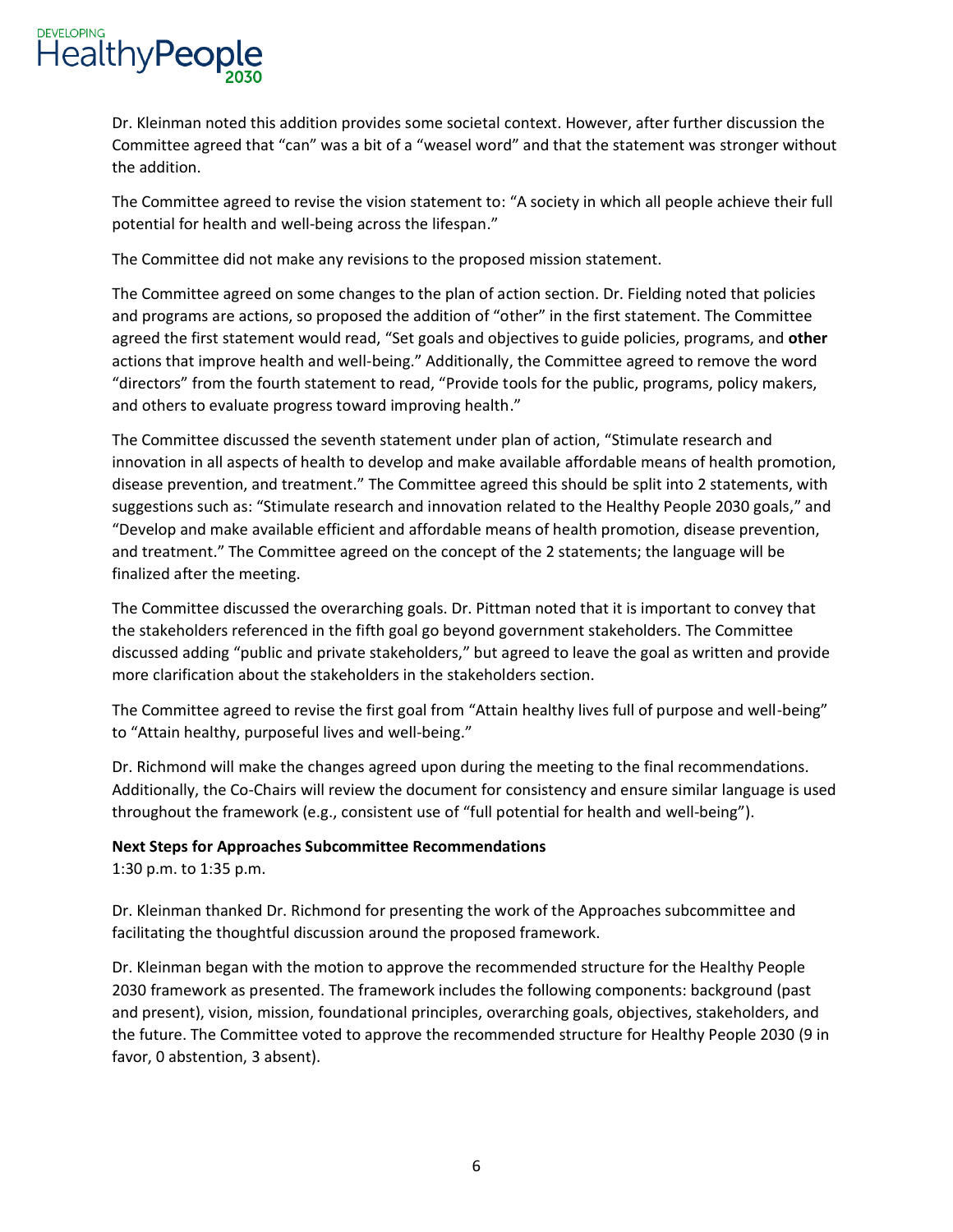

Dr. Kleinman moved to vote to approve Option 1 of the foundational principles. The Committee voted to approve Option 1 of the foundational principles (9 in favor, 0 abstention, 3 absent).

Dr. Kleinman moved to vote to approve the recommended content for the Healthy People 2030 with the modifications discussed during the meeting. The Committee voted to approve the recommended content with discussed modifications (9 in favor, 0 abstention, 3 absent).

#### **Healthy People Federal Interagency Workgroup Update**

1:35 p.m. to 1:55 p.m.

Ms. Taylor, Senior Prevention Science Advisor at the National Cancer Institute at the National Institutes of Health, provided an update on the work of the Healthy People Federal Interagency Workgroup (FIW) and the upcoming opportunities for public comment. Ms. Taylor is a member of the FIW and a co-lead of the Healthy People 2020 Cancer topic area.

 provide recommendations to HHS on the development of Healthy People 2030. The FIW is comprised of Ms; Taylor began with a brief overview of HHS's approach to the development of Healthy People 2030, which revolves around gathering input from a number of sources, including the Committee, the FIW and the Healthy People 2020 co-leads, and the public. The independent experts that serve on the Committee nearly 50 members. Approximately 80% of the members are from HHS offices and the rest of the members represent other federal departments (e.g., Department of Transportation, Veterans Affairs, Housing and Urban Development). The FIW implements and manages HP2020 and provides the federal perspective on Healthy People 2030. Regular feedback from the public enables HHS to gather input and understand the real world relevance of Healthy People 2030.

There are 2 FIW subgroups related to Healthy People 2030: the Healthy People 2030 subgroup and the Healthy People 2030 Vision, Mission, and Overarching Goals subgroup. The Healthy People 2030 subgroup reviewed the nominations for the Committee, proposed the Committee members, and drafted the charge to the Committee. The Vision, Mission, and Overarching Goals subgroup was created to provide input on the Healthy People 2030 framework; the subgroup concluded that the Healthy People 2020 framework was a solid starting point for Healthy People 2030 and developed preliminary concepts for the vision, mission, and overarching goals. The FIW's subgroups have submitted proposals regarding HP2030 vision, mission, and overarching goals to the FIW for consideration.

Public engagement is critical to the development of Healthy People 2030 and HHS plans to seek public comment at various points throughout the development process. There are 2 key phases for public comment, the first phase seeking comments on the framework and the second phase seeking comments on the objectives. There are a number of activities related to public comment planned for 2017, including an informational webinar with APHA in the summer; the opportunity to submit online public comment in the summer and fall; time allotted at the September Committee meeting for public comment; and a session at the APHA annual meeting in November. The dates for these activities will be posted in the Federal Register and on healthypeople.gov when they are finalized. The FIW and Committee anticipate receiving comments from a wide array of stakeholders, including state and local health officials, tribal health organizations, academia, non-governmental organizations, community health advocates, businesses, foundations, federal agencies, and members of the public.